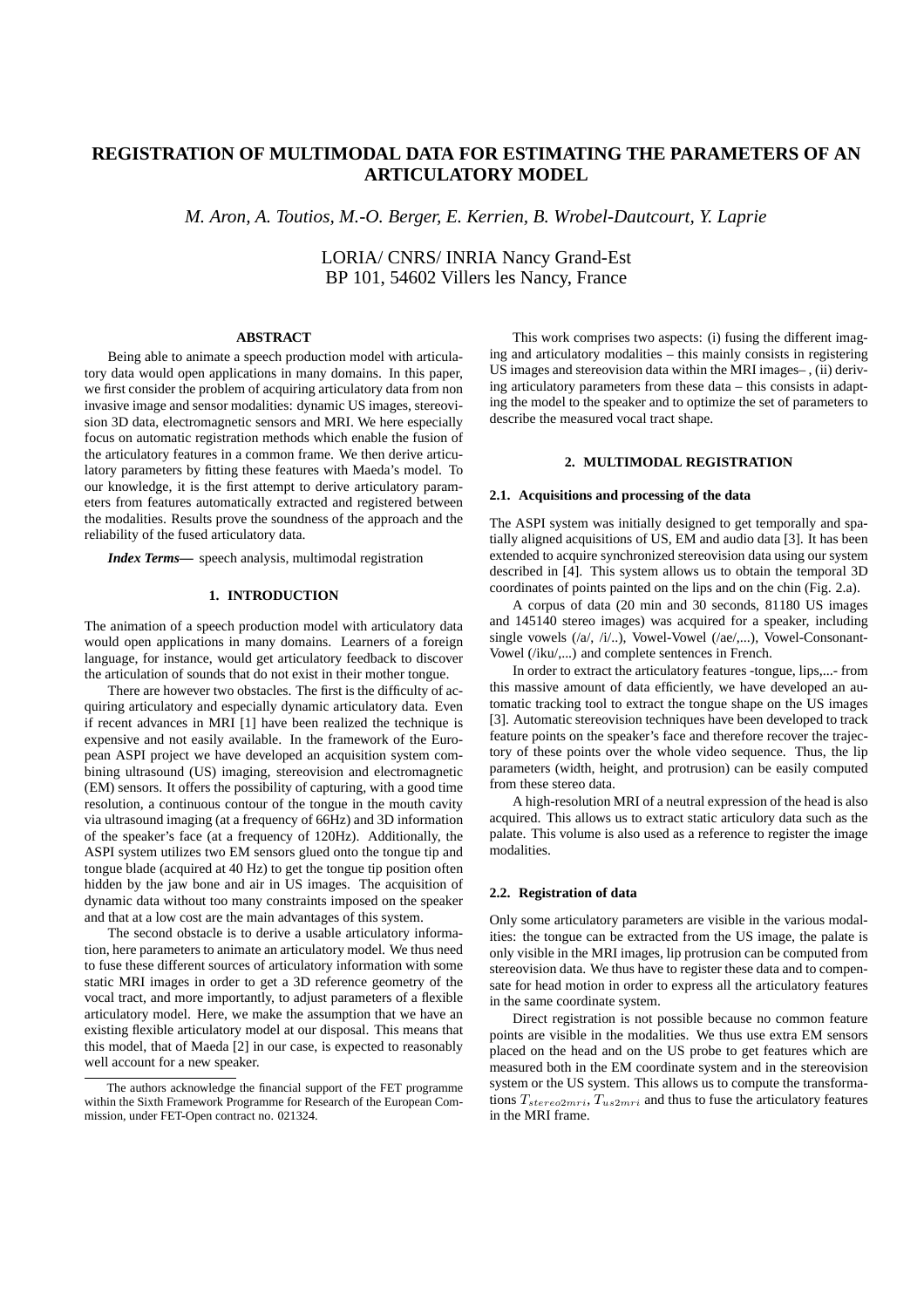

**Fig. 1**. Intermediate transformations involved in the registration between the US modality and the MRI modality.

Firstly, the rigid transformation  $T_{us2emprobe}$  between the US image coordinate system and the EM coordinate system attached to the US probe is computed via the calibration procedure detailed in [3]. In order to compensate for head movements during the acquisitions, data are expressed in the frame defined by two 5 dof (degrees of freedom) sensors glued under the ears of the speaker (Fig. 1), giving rise to the  $T_{\it emprobe2emhead}$  transformation.

The rigid transformation  $T_{embed2mri}$  is calculated thanks to an EM scan of the face made with a pointer at the beginning of the acquisition session on a neutral expression. These scanned points are expressed into the EM head coordinate system, and the Iterative Closest Point method [5] is used to compute the rigid transformation  $T_{embed2mri}$  between the EM scan and the face extracted from the MRI. The composition of these intermediate rigid transformations gives the complete transformation  $T_{us2mri}$  between the US and the MRI data (Fig. 1).

 $T_{stereo2mri}$  is estimated through the use of the ICP algorithm between the set of 3D points computed by stereovision on the neutral expression and the surface of the face extracted from the MRI.

Fig. 2.b exhibits the superimposition of a tongue shape extracted onto the MRI for the vowel /a/.

These fused data are then used for the estimation of the articulatory parameters of the vocal tract.



**Fig. 2**. Data acquisition and registration : (a) a stereo image of our speaker painted with markers. (b) US tongue on a /a/ (in yellow) superimposed on MRI using  $T_{us2mri}$  . The palate extrated from MRI has been drawn (in blue).

## **3. DERIVATION OF ARTICULATORY PARAMETERS**

Maeda's model [6] describes the vocal tract shape in the form of a weighted sum of 7 linear components. The vocal tract is represented by its midsagittal profile with reference to a semipolar coordinate grid system which consists of a polar part and two linear parts for the buccal and pharyngeal areas (see Fig. 3).

The objective is to find the weights attached to each linear component (articulatory parameters) in order that the articulatory model best approximates data provided by the system above, while preserving naturalness (as implied by the model) and slow changing rate of the corresponding vocal tract shapes. In the rest of this section we propose a solution to this problem and present preliminary results.

#### **3.1. Speaker adaptation of the model**

The semipolar grid system was initially defined for a specific female speaker and had to be adjusted to the male speaker of the present study. The necessary adjustments were performed manually by superimposing the grid system on an MRI picture of the speaker, and involved the determination of the mouth and pharynx scale factors, as well as the correction of the contour of the fixed external part of the vocal tract corresponding to the hard palate and the pharyngeal wall. The scale factors were determined to be 1.19 for the mouth and 1.07 for the pharynx. The corrected contour of the external part of the vocal tract can be seen in Fig. 3.

### **3.2. From ultrasound to tongue variables**

Variables used to calculate tongue articulatory parameters were the intersections of the tongue contour with the grid lines. They were derived from the tongue contour provided by the ultrasound images.

The registration of the ultrasound tongue contours with the semipolar grid system was readily achieved via the knowledge of its registration with the MRI vocal tract. Fig. 3 shows the derived intersections. These were then normalized, using statistics provided in the definition of the model.

#### **3.3. From stereovision to jaw and lip variables**

Additional variables used in the context of the articulatory model described the jaw position, lip opening, lip protrusion and lip width. Their values can be derived on the basis of the stereovision data.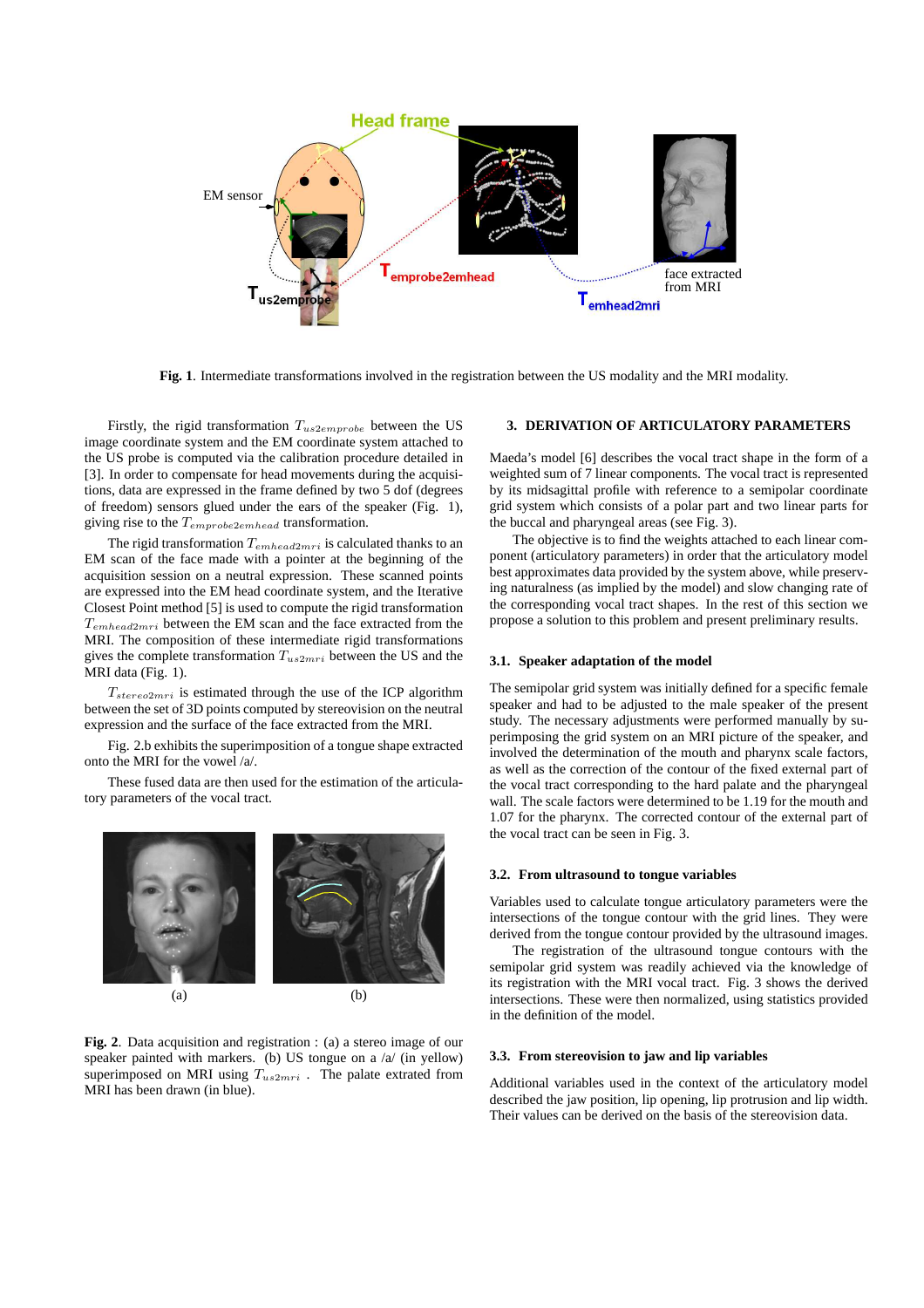

**Fig. 3**. Semipolar grid system, external vocal tract, ultrasound tongue contour and values at the gridlines (circles). Part of an /a/ utterance.

Positions of stereovision marks in the middle of the upper and lower lip, after projection on carefully selected axes, provided the lip opening and protrusion variables. Marks on the lip corners provided the lip width variable. A mark on the mandible provided the jaw variable. These variables were z-scored using statistics derived from the whole recording session.

#### **3.4. From variables to parameters**

In the model, the variables already described are generated from a set of underlying parameters via a linear relationship:

$$
\mathbf{v} = \mathbf{A}\mathbf{p} \tag{1}
$$

where v is a 29-dimensional vector (consisting of the jaw variable, the 3 lip variables and 25 tongue variables); A is a  $29 \times 6$  table of real values; and p is a 6-dimensional vector of parameters (jaw position, tongue body position, tongue shape, apex position, lip opening and lip protrusion). The model's larynx parameter is excluded from our present discussion, since no information on the state of the larynx may be derived from ultrasound or stereovision data.

Given a subset of measured variables, say  $C$ , at a given time instant, we can approximate the corresponding parameters by minimizing the quantity:

$$
I_s = \sum_{i \in C} \left( v_i - \sum_{j=1}^6 a_{i,j} p_j \right)^2
$$
 (2)

where  $a_{i,j}$  are elements of matrix **A** and  $p_i$  elements of vector **p**. We further introduced the constraints:

$$
p_j \in [-3, 3], \ j = 1, \dots, 6 \tag{3}
$$

which ensure that the vocal tract configurations corresponding to the estimated parameters are realistic. The minimization of Eq. (2) subject to Eq. (3) constitutes a regular constrained quadratic

programming problem that is solved using an active space null set method [7].

To ensure the smoothness of the articulatory trajectories over time, we used a regularization technique based on variational calculus [8]. We introduced the following cost function to be minimized over the time interval  $[t_s, t_f]$ :

$$
I_d = \int_{t_s}^{t_f} \sum_{i \in C} \left( v_i(t) - \sum_{j=1}^6 a_{i,j} p_j(t) \right)^2 dt
$$
  
+  $\lambda \int_{t_s}^{t_f} \sum_{j=1}^6 p'_j(t)^2 dt + \beta \int_{t_s}^{t_f} \sum_{j=1}^6 p_j(t)^2 dt$  (4)

The three integrals express respectively: proximity between observed and model generated variables; changing rate of parameters; and total articulatory effort. Constants  $\lambda$  and  $\beta$  were chosen heuristically. The minimization of  $I_d$  gives rise to an iterative process that updates the parameter values at each step, until the satisfaction of a convergence criterion [9]. The articulatory parameter vectors found by minimizing Eq. (2) subject to Eq. (3) for the discrete-time samples in the interval  $[t_s, t_f]$  were used as a startup solution for this iterative process.

# **3.5. Results**

Fig. 4 shows the estimated trajectories of model parameters for the uttered vowel-vowel sequence /ae/. Fig. 5 shows the evolution of the vocal tract shapes derived on the basis of these trajectories. The sequence /ae/ is presented because the acoustic parameters of these two sounds are not too far from each other. Thus, recovering a relevant articulatory transition for this sequence proves the soundness of the approach.

First, it turned out that the fusion of the different modalities was successful. This is an important conclusion since it means that it is possible to recover relevant global articulatory information from several modalities. Only one static MRI image is necessary to register all the modalities together.

Second, as it can be seen in the series of vocal tract images corresponding to the sequence /ae/, the US tongue contours enabled relevant global shapes of the vocal tract to be recovered. The main articulatory feature, i.e. the location of the main constriction of the vocal tract, was tracked successfully: it moves from the pharyngeal region characteristic of a /a/ vowel to the front part of the vocal tract corresponding to the articulation of /e/.

The articulatory model adaptation focuses on overall geometrical parameters (scale factors of mouth and pharynx cavities, motionless external wall of the vocal tract, i.e. hard palate and pharyngeal wall) but not on its dynamic features, i.e. the modes of deformation of tongue given by the linear components. This explains the poorer results observed in some sequences. Fig. 6 shows four intermediate vocal tract shapes extracted from the sequence /ay/. The last shape could not be interpolated by the four linear components used to describe the tongue and the optimization thus weakened the front constriction of  $/y/$  in order to get a better overall fitting. Two solutions will be explored in the near future. The first consists in focusing the fitting on the front part of the US tongue contour. This is all the more justified since the back part of the US contour is often less reliable. The second solution consists in adapting the linear components by using some known reference speech utterances and minimizing the difference between the expected articulatory transitions and those recovered.